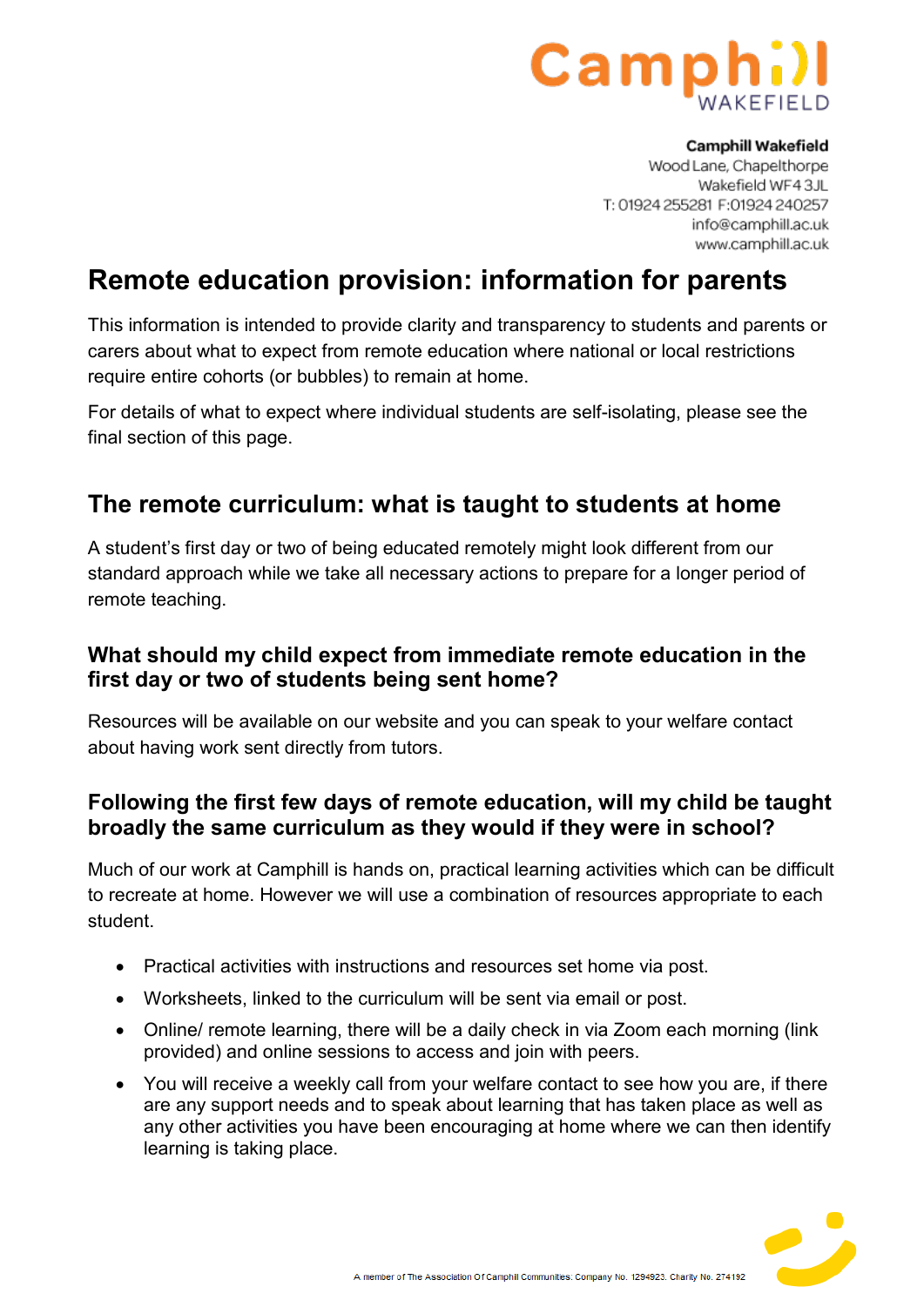# **Remote teaching and study time each day**

### **How long can I expect work set by the college to take my child each day?**

We understand that for some students it is difficult to engage them in learning outside of the college setting. We also understand you have other pressures at home and that the level of engagement varies from student to student. We can support you to identify learning opportunities in everyday tasks around the home.

Whilst we expect that students will engage in learning, we don't feel it appropriate to set a number of hours each day.

# **Accessing remote education**

### **How will my child access any online remote education you are providing?**

Access will be via Zoom and email.

We are currently developing an online student portal which will enable students to complete work remotely.

### **If my child does not have digital or online access at home, how will you support them to access remote education?**

We recognise that some students may not have suitable online access at home.

If you don't have access to internet connection or a device which to support home learning we can support with the following:

- Speak to your welfare contact about the loan of laptops or tablets.
- If you do not have an internet connection at home and feel this would be beneficial we can loan a dongle which will allow internet access to a device. Speak to your welfare contact for more information.
- We have a list of students who prefer printed materials to be sent home. We will post worksheets and resources on a weekly basis.
- Students without internet access can return work to us or work completed can be discussed during your weekly welfare call.